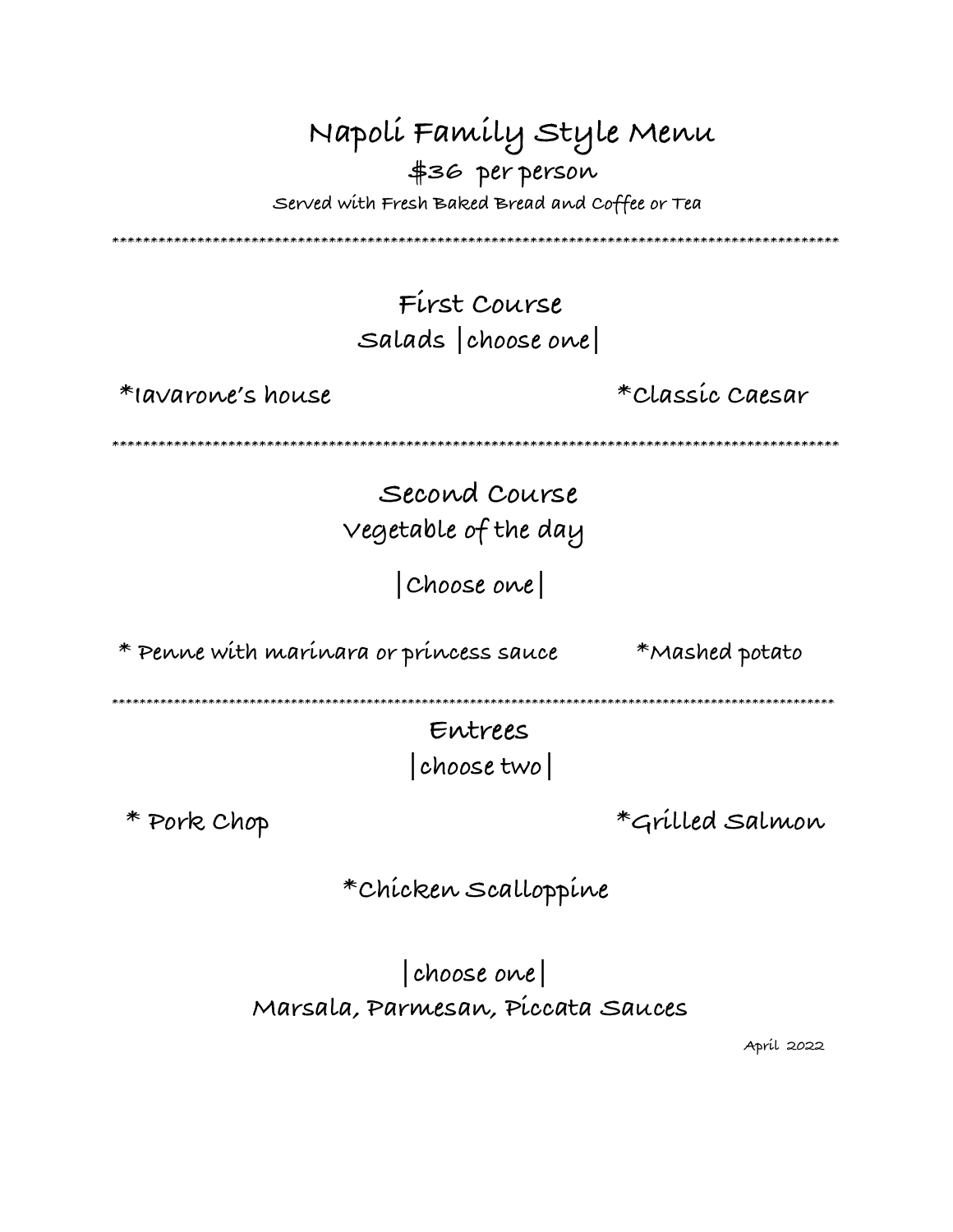Campanía Famíly Style Menu

\$42 per person

Served with Fresh Baked Bread and Coffee or Tea

## First Course Salads choose one

\*Iavarone's House

\*Classic Caesar

Second Course vegetable of the day

Choose one

\* Penne with marinara or princess sauce \* Mashed Potatoes

## Entrees

choose two

\*New York Strip

\*Grilled Salmon

\*Pork Chop

\* Chicken Scallopine

choose one Marsala, Parmesan, Píccata Sauces

Apríl 2022